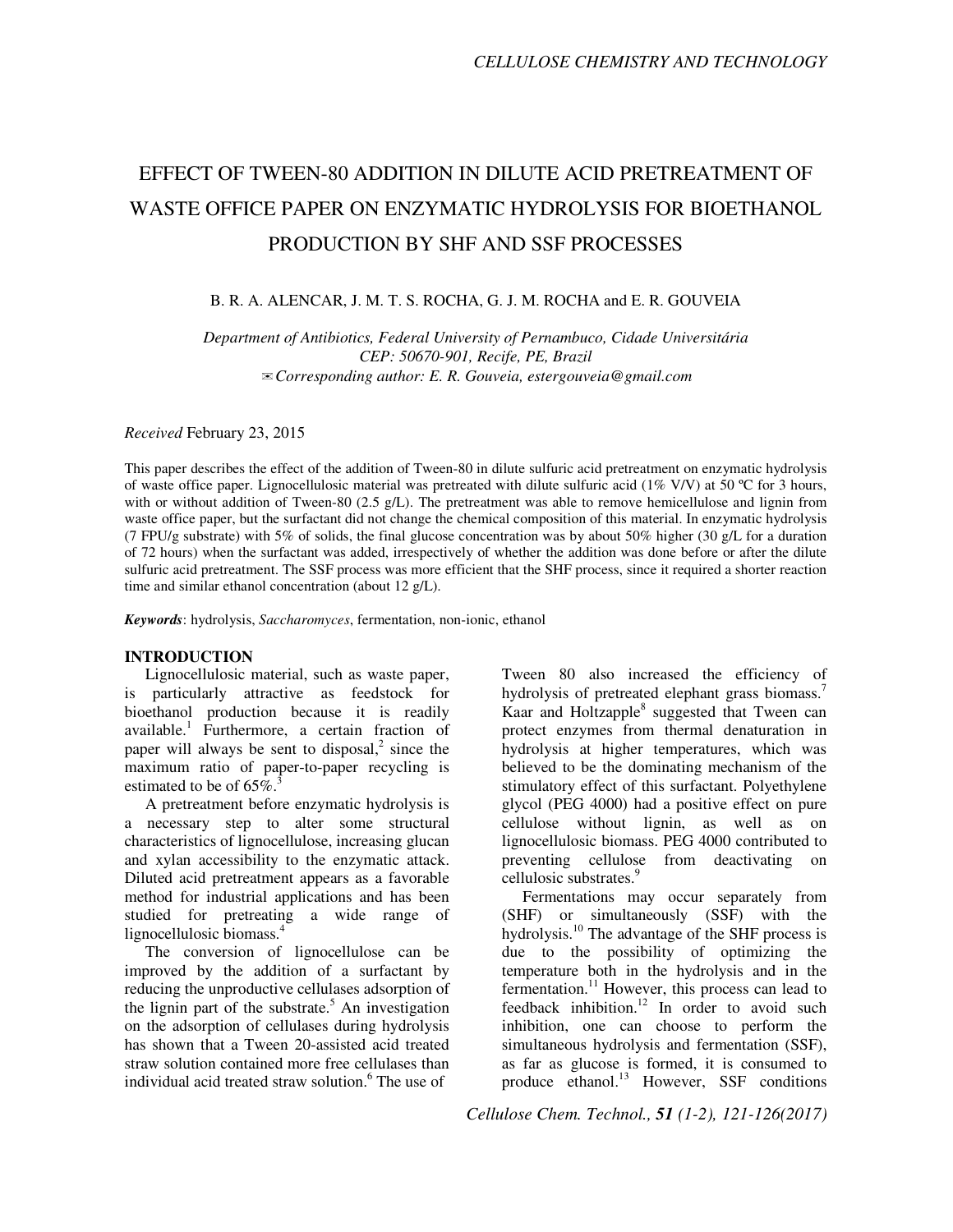require an intermediate temperature for the enzymes and yeast added, once the optimum temperature for the hydrolysis is 55 °C, and for the fermentation is 30  $^{\circ}$ C.<sup>13</sup>

The aim of the present study was to investigate the effect of addition of a non-ionic surfactant (Tween-80; 2.5 g/L) in dilute sulfuric acid  $(1\%$ V/V) pretreatment on enzymatic hydrolysis of waste office paper for bioethanol production by *Saccharomyces cerevisiae* UFPEDA 1238 in separate hydrolysis and fermentation (SHF) and simultaneous saccharification and fermentation (SSF).

# **EXPERIMENTAL**

# **Waste office paper and dilute acid pretreatment**

Waste office paper collected at the Laboratory of Bioprocess and Bioproducts from the Federal University of Pernambuco, Brazil, was used. In acid pretreatment, 2.5 g of the paper was cut into pieces of 0.5 cm and mixed with 50 mL of sulfuric acid solution 1% V/V in 125-mL Erlenmeyer flasks. Acid pretreatment was carried out in a rotary incubator (TECNAL, TE-421) at 50 ºC and 150 rpm, during 3 h. Tween 80 (3% V/V; Sigma–Aldrich, St. Luis, MO, USA) was also used in combination with sulfuric acid for the pretreatment of waste office paper. Pretreated waste office paper was recovered by filtration through qualitative filter paper. The solid fraction was used in the enzymatic hydrolysis. Cellulose, hemicellulose, total lignin, extractives and ash were quantified according to method developed by Gouveia *et al.*<sup>14</sup>

# **Enzymatic hydrolysis of waste office paper**

A commercial enzymatic preparation of *Trichoderma reesei* (Celluclast 1.5 L: 35 FPU/mL, 0.27 U/mL cellobiase and 0.18 U/mL xylanase) from Novozymes A/S (Bagsværd, Denmark) was used. Batch enzymatic hydrolysis with addition of surfactant before or after the dilute acid pretreatment was carried out at 5% (w/V) consistency in a sodium citrate buffer (pH 4.8; 50 mM). The cellulase load was 7 FPU/g substrate in all the experiments at 50 °C and 150 rpm, and the hydrolysis was carried out for 72 h. In all enzymatic hydrolysis experiments, Erlenmeyer flasks of 125 mL, containing 50 mL buffer (in the SSF process: culture medium dissolved in sodium citrate buffer of pH 4.8) were used. Samples were withdrawn at regular intervals and filtered  $(0.45 \mu m)$  and the supernatant was analyzed for carbohydrate release. All the experiments were performed in duplicate.

#### **Microorganism and inoculum**

An industrial strain (UFPEDA 1238) of *Saccharomyces cerevisiae*, kindly provided by the Culture Collection of the Department of Antibiotics of the Federal University of Pernambuco, Brazil, was

used. The inoculum was prepared by transferring cells of *S. cerevisiae* UFPEDA 1238 into a 500 mL flask containing 100 mL of culture medium (20 g/L glucose, 3 g/L peptone, 4 g/L yeast extract; pH 7.0), and incubated at 30 ºC for 12 h. Five milliliters were used to inoculate the fermentation medium. Cellulosic hydrolysate obtained from the hydrolysis was supplemented with 4 g/L yeast extract, 2 g/L  $(NH_4)_2SO_4$ , 2 g/L  $KH_2PO_4$  and 0.75 g/L MgSO<sub>4</sub>7H<sub>2</sub>O, and was used as fermentation medium. The pH was adjusted to 4.9.

#### **Bioethanol production**

In the SSF process, after a 12 h hydrolysis (50 ºC and 150 rpm), the content of each Erlenmeyer flask was inoculated with yeast cells. All fermentations (SHF and SSF) were carried out at 37 ºC, 80 rpm in 125 mL flasks with a working volume of 50 mL (SHF: nutrients dissolved in enzymatic hydrolyzed – liquid fraction; SSF: nutrients dissolved in sodium citrate buffer). Samples were withdrawn at 0, 12, 24, 36 and 48 h, filtered (0.45 µm filter), and the cell free supernatant was used to determine ethanol and glucose by high performance liquid chromatography. All experiments were carried out in duplicate.

#### **Determination of substrates and products**

Cellobiose, glucose, xylose, carboxylic acids, furfural, hydroxymethilfurfural and ethanol were quantified by HPLC on an Aminex HPX-87H+ (Bio-Rad, Hercules, CA, USA) column at 60 °C, using 5  $mM H<sub>2</sub>SO<sub>4</sub>$  at a flow rate of 0.6 mL/min as the mobile phase, and detected using an RI-detector (Shimadzu, RID 10A).

#### **Fourier-transform infrared spectroscopy (FTIR)**

FTIR was conducted using a Spectrum One FTIR system (Perkin Elemer) with a universal ATR (attenuated total reflection) accessory. 2.5 g waste office paper was incubated in 1% V/V sulfuric acid supplemented with Tween-80 (2.5 g/L) at 50  $\degree$ C for 1 h, and filtered through qualitative filter. After the treatment, the sample was washed thoroughly with distilled water and dried at 45 ºC in a vacuum oven. Pretreated waste office paper was pressed uniformly against the diamond surface using spring-loaded anvil. Sample spectra were obtained using an average of 32 scans over the range between 500  $cm^{-1}$  and 4000  $cm^{-1}$ with a spectral resolution of 4 cm<sup>-1</sup>. Baseline and ATR corrections for penetration depth and frequency variations were applied using Spectrum One software supplied with the equipment. Control samples (without and with dilute acid pretreatment, but without surfactant) were also analyzed.

# **RESULTS AND DISCUSSION**

The chemical composition of raw office paper was  $63.11 \pm 0.35\%$  cellulose,  $14.38 \pm 0.38\%$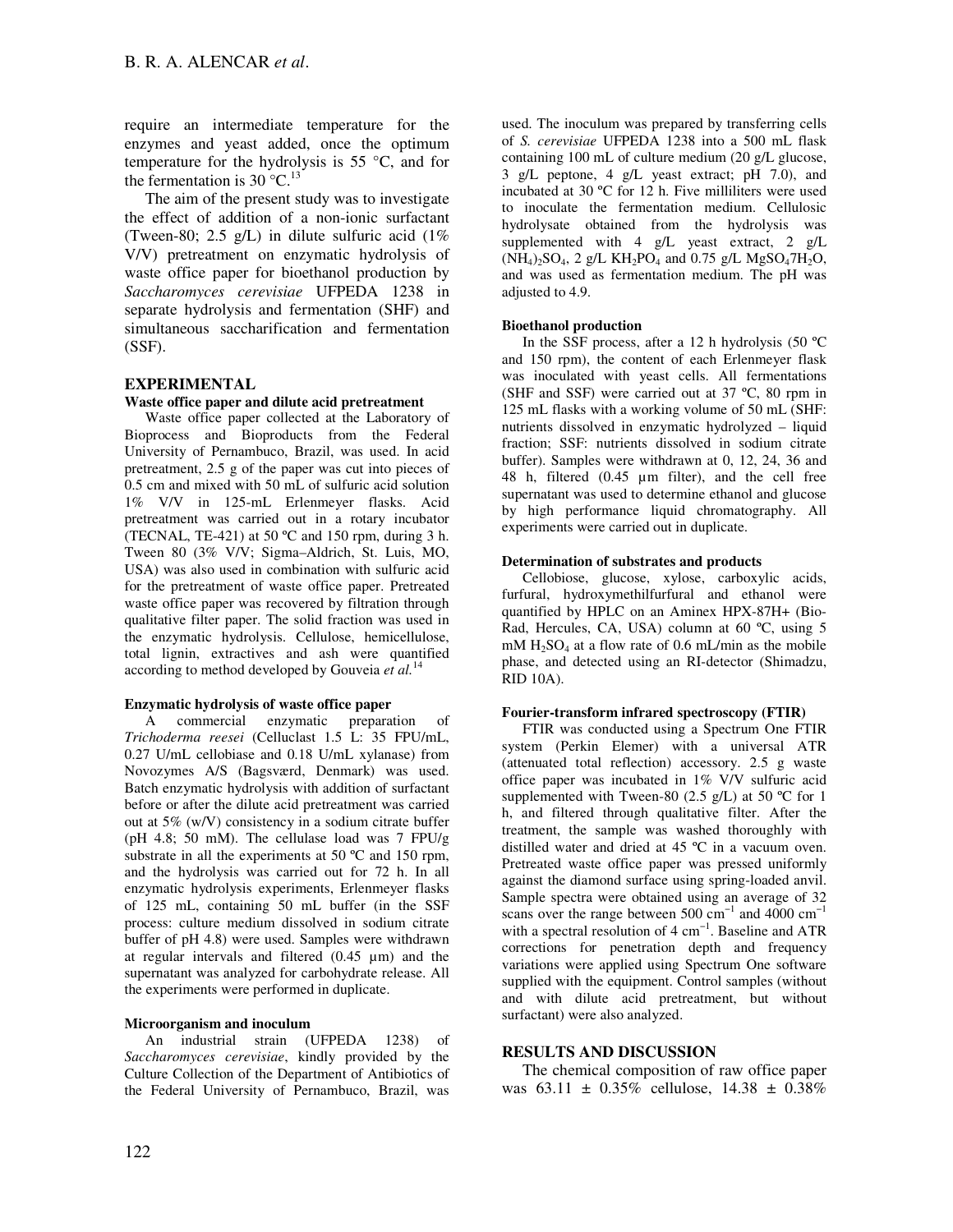hemicellulose,  $2.08 \pm 0.13\%$  total lignin,  $2.20 \pm 1.0\%$ 0.01% extractives,  $9.96 \pm 0.07\%$  ash and 2.98 moisture (91.73% total content). Similar cellulose and hemicellulose contents were found in the literature for office paper.<sup>15</sup>

The effect of the addition of Tween-80 on the glucose concentration obtained in enzymatic hydrolysis of dilute acid pretreated waste office paper is summarized in Figure 1. Enhanced glucose concentrations were observed with the addition of the surfactant before or after dilute acid pretreatment. There was no significant difference in final glucose concentration when Tween-80 was added before or after the dilute acid pretreatment  $(F = 0.13; p = 0.05)$ . Final glucose concentration was by about 50% higher when the surfactant was added. Carbohydrates were not detected in control experiments (without chemical pretreatment). A total of 30 g/L glucose was released in enzymatic hydrolysis with Tween-80 before or after the dilute acid pretreatment.

Glucose was the main product obtained, but cellobiose was also present in the hydrolyzate, as well as minor amounts of xylose (Fig. 2). Cellobiose concentration was below 3 g/L (Fig. 2), indicating that the amount of β-glucosidase (0.27 U/mL) in the Celluclast 1.5L was sufficient to hydrolyze cellobiose to glucose. Very low concentrations  $(<0.5 \text{ g/L})$  of xylose were detected in the hydrolyzates, due the absence of hemicellulose in the dilute acid pretreated waste office paper. This hypothesis was confirmed by the analysis of FTIR spectra.

The effect of Tween-80 on enzymatic hydrolysis of waste office paper was investigated at 50 °C. Tween-80  $(2.5 \text{ g/L})$  was separately added into each hydrolysis mixture containing 2.5

g of cellulosic substrate. The results shown in Figure 3 demonstrate that this additive significantly enhanced the enzyme hydrolysis. With the addition of the surfactant, cellulose conversion was by 70% higher after 48 hours and by 45% after 72 hours compared to dilute acid pretreated waste office paper without any addition of surfactant, neither before nor after dilute acid pretreatment. Rocha *et al*. <sup>16</sup> performed the enzymatic hydrolysis of discarded office paper, with acid pretreatment and without surfactant, with a biomass load equal to  $4\%$  m/V and obtained 20 g/L of glucose.

In this study, no inhibition of β-glucosidase occurred, since the yield of cellulose was of about 90% after 48 hours (Fig. 3), when the pretreatment with dilute acid and surfactant was used. Marques *et al.*<sup>17</sup> also reported a cellobiose concentration of about 2 g/L in the solubilization of recycled paper sludge, resulting in yielded cellulose of 100%, after 72 hours. Chen *et al*. 18 reported that the accumulation of cellobiose (about 12 g/L after 60 hours) caused severe feedback inhibition to the activities of βglucosidase, resulting in low hydrolysis yield (about 70%). These authors only obtained an 85% higher hydrolysis yield when cellobiase from *Aspergillus niger* ZU-07 was added.

Tween-80 was confirmed to affect the interaction between cellulase and substrates, according to the above results, so that it enhanced the enzyme hydrolysis of waste office paper. To test if dilute acid and Tween-80 affect the structure of the cellulosic substrate or not, the waste office paper was treated with 1% V/V sulfuric acid and 2.5 g/L of Tween-80, and characterized by FTIR.



Figure 1: Evolution of glucose concentration during enzymatic hydrolysis of pretreated waste office paper; (A) sample pretreated with dilute acid; (B) sample pretreated with dilute acid with addition of Tween-80 (2.5 g/L) after pretreatment; (C) sample pretreated with dilute acid with addition of Tween-80 before pretreatment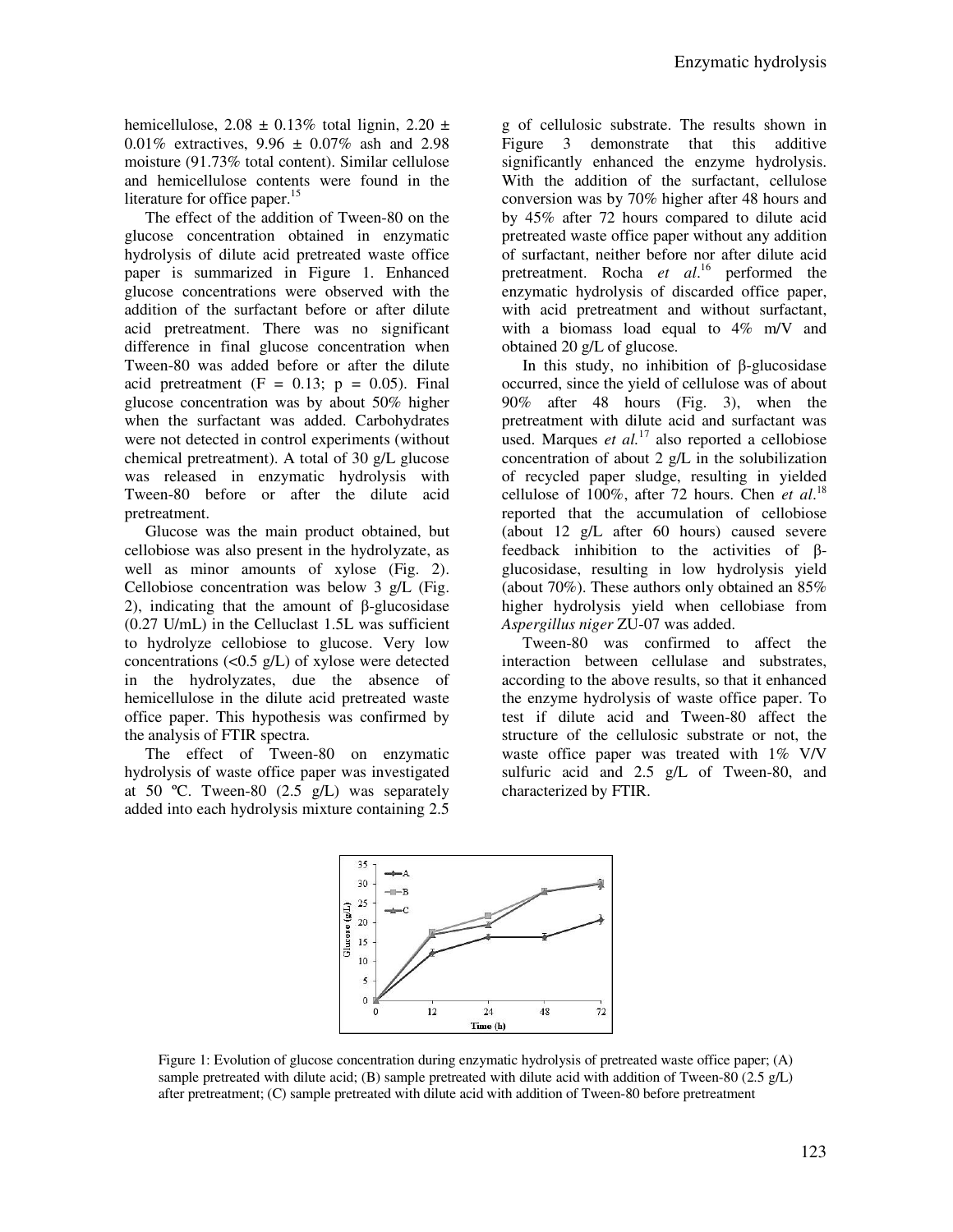

Figure 2: Evolution of xylose and cellobiose concentration during enzymatic hydrolysis of pretreated waste office paper; (A) sample pretreated with dilute acid; (B) sample pretreated with dilute acid with addition of Tween-80 (2.5 g/L) after pretreatment; (C) sample pretreated with dilute acid with addition of Tween-80 before pretreatment



Figure 3: Cellulose conversion during enzymatic hydrolysis of pretreated waste office paper; (A) sample pretreated with dilute acid; (B) sample pretreated with dilute acid with addition of Tween-80 (2.5 g/L) after pretreatment; (C) sample pretreated with dilute acid with addition of Tween-80 before pretreatment



Figure 4: FTIR spectra of waste office paper; (I) untreated sample; (II) sample pretreated with dilute acid; (III) sample pretreated with dilute acid with addition of Tween-80 (2.5 g/L) before pretreatment

The spectra of waste office paper (I – untreated sample; II – sample pretreated with dilute acid; III – sample pretreated with dilute acid with addition of Tween-80 before the pretreatment) are shown in Figure 4. All samples exhibited a peak in the region of  $3400 \text{ cm}^{-1}$ . However, higher intensities were found in the sample pretreated with dilute acid, independently of the addition of Tween-80. This region refers to hydrogen bonded OH bond stretching vibration of α-cellulose.<sup>19</sup> All treated samples exhibited peaks in the region of  $1640 \text{ cm}^{-1}$ , which represents the C=O stretching vibration in conjugated carbonyl of lignin.<sup>20</sup> The region near  $1400 \text{ cm}^{-1}$  indicates the presence of lignin.<sup>21</sup> A peak in this region was observed only for the untreated sample. In the

region of 875  $cm<sup>-1</sup>$ , a peak was observed only for the untreated sample, indicating the presence of hemicellulose.<sup>22</sup> Some regions (800 to 1500 cm<sup>-1</sup>) present absorption bands associated with hemicelluloses due to the vast structural diversity. $^{23}$  The peaks in the spectra of the samples pretreated with dilute acid, with and without addition of surfactant, did not change significantly, which means the main structure of the cellulosic substrates was not altered by the treatment with Tween-80.

Figure 5 shows the variation of glucose and ethanol concentration over time during the SHF and SSF processes of pretreated waste office paper. Regarding longer periods (48 hours), no clear differences between the processes were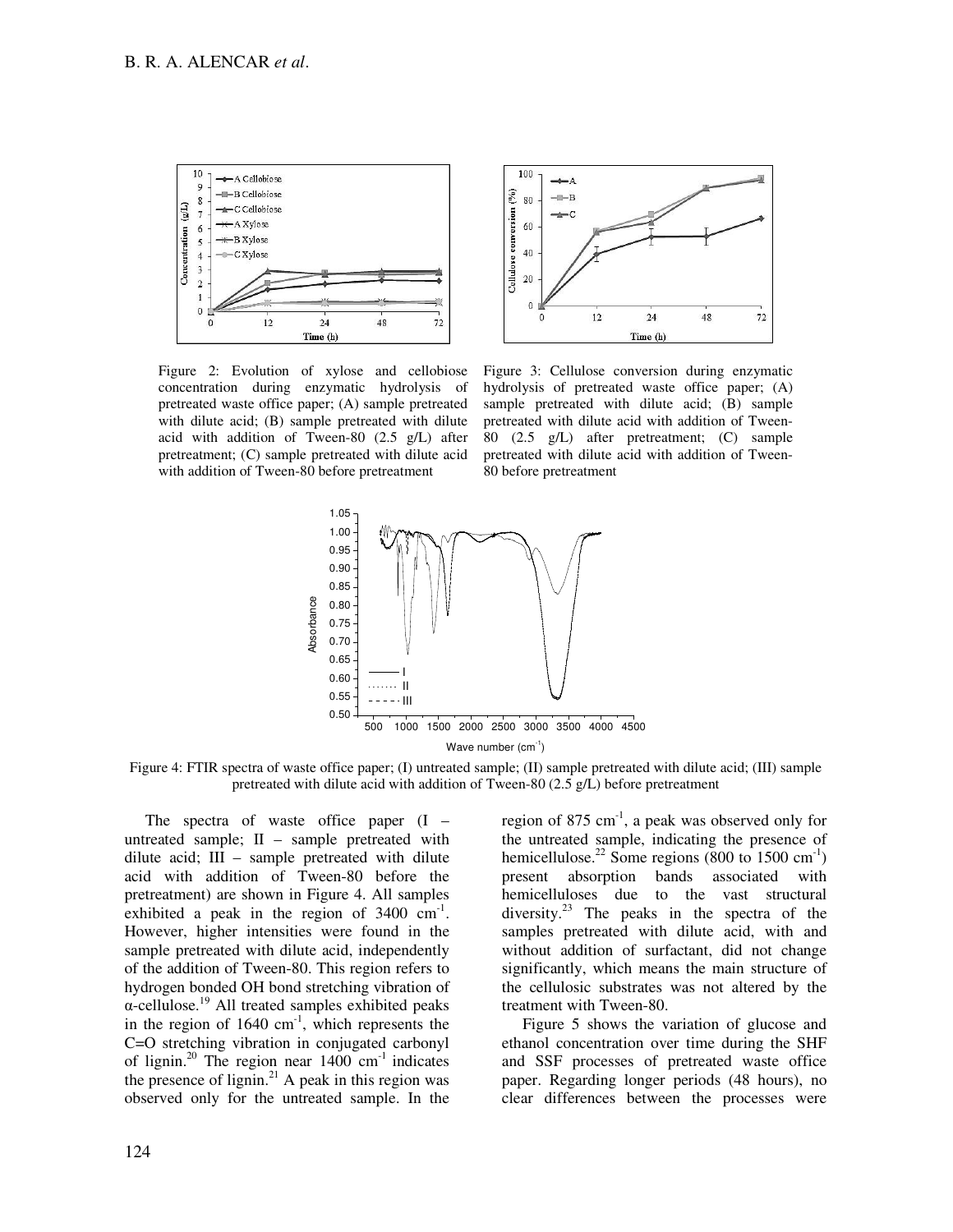observed. However, starting from 24 h, the ethanol concentration was considerably higher in the SHF process than in SSF. For fermentation of

the enzymatic hydrolyzate of discarded office paper, Silva *et al*. <sup>24</sup> reported a fermentation efficiency of 40%, using the same yeast.



Figure 5: Evolution of glucose and ethanol concentration during SHF and SSF processes of pretreated waste office paper

The cellulose content (63%) was used to calculate the bioethanol yield, considering the loading raw waste office paper and the total time of process. Around 1000 kg of waste office paper will produce 337 L of ethanol using the SSF process (5.35 L/1000 Kg.h) developed, which reveals that waste office paper has a high potential for bioethanol production. Our results were consistent with those from Ouyang *et al*. 25 and Li *et al.*,<sup>9</sup> when pure cellulose (Avicel) without lignin was used.

Surfactants, such as Tween 20, Tween 80, Triton X-100, polyethylene glycol and sodium dodecylsulphate, are not biodegradable and are chemically synthesized, which makes them more toxic to the environment. Biosurfactants, on the other hand, have attracted much attention due to their specificity, biodegradability and biocompatibility.<sup>26</sup> These studies should therefore be continued with a view to replacing surfactants by biosurfactants.

# **CONCLUSION**

Dilute acid pretreatment has been shown to result in the degradation and dissolution of lignin and hemicelluloses. The addition of Tween-80 before or after pretreatment significantly improved the digestibility of enzymes on waste office paper. The presence of lignin was not essential to the positive effect of Tween-80 on enzyme hydrolysis, since the lignin was removed by the pretreatment. The SSF process can be preferred due to the minimum total time required (12 h for prehydrolysis and 48 h for fermentation) compared to the SHF process (72 h for hydrolysis and 24 h for fermentation). The processes

involving surfactants give higher glucose concentrations for the same enzymatic loading. Therefore, the addition of surfactants presents a promising approach to make large-scale saccharification economically feasible, since surfactants can be replaced by biosurfactants.

*ACKNOWLEDGEMENT*: The authors acknowledge the financial support from Conselho Nacional de Desenvolvimento Científico e Tecnológico, Brasilia DF, Brazil (CNPq). The English text of this paper was revised by Sidney Pratt, Canadian, MAT (The Johns Hopkins University), RSAdip – TESL (Cambridge University).

# **REFERENCES**

<sup>1</sup> K. H. Chu and X. Feng, *Process Saf*. *Environ*., **91**, 123 (2013).

<sup>2</sup> A. K. Dubey, P. K. Gupta, N. Garg and S. Naithani, *Carbohyd*. *Polym*., **88**, 825 (2012).

<sup>3</sup> Y. Ikeda, E. Y Park and O. Naoyuki, *Bioresour*. *Technol*., **97**, 1030 (2006).

4 P. Alvira, E. Tomás-Pejó, M. Ballesteros and M. J. Negro, *Bioresour*. *Technol*., **101**, 4851 (2010).

<sup>5</sup> T. Eriksson, J. Börjesson and F. Tjerneld, *Enzyme Microb. Technol.*, **31**, 353 (2002).

<sup>6</sup> B. Qi, X. Chen and Y. Wan, *Bioresour*. *Technol*., **101**, 4875 (2010).

D. Menegol, A. L. Scholl, R. C. Fontana, A. J. P. Dillon and M. Camassola, *Energ*. *Convers*. *Manag*., **88**, 1252 (2014).

<sup>8</sup> W. E. Kaar and M. Holtzapple, *Biotechnol*. *Bioeng*., **59**, 419 (1998).

9 J. Li, S. Li, C. Fan and Z. Yan, *Colloid Surface B*, **89**, 203, (2012).

E. Tomás-Pejó, J. M. Oliva and L. Olsson, *Biotechnol*. *Bioeng*., **100**, 1122 (2008).